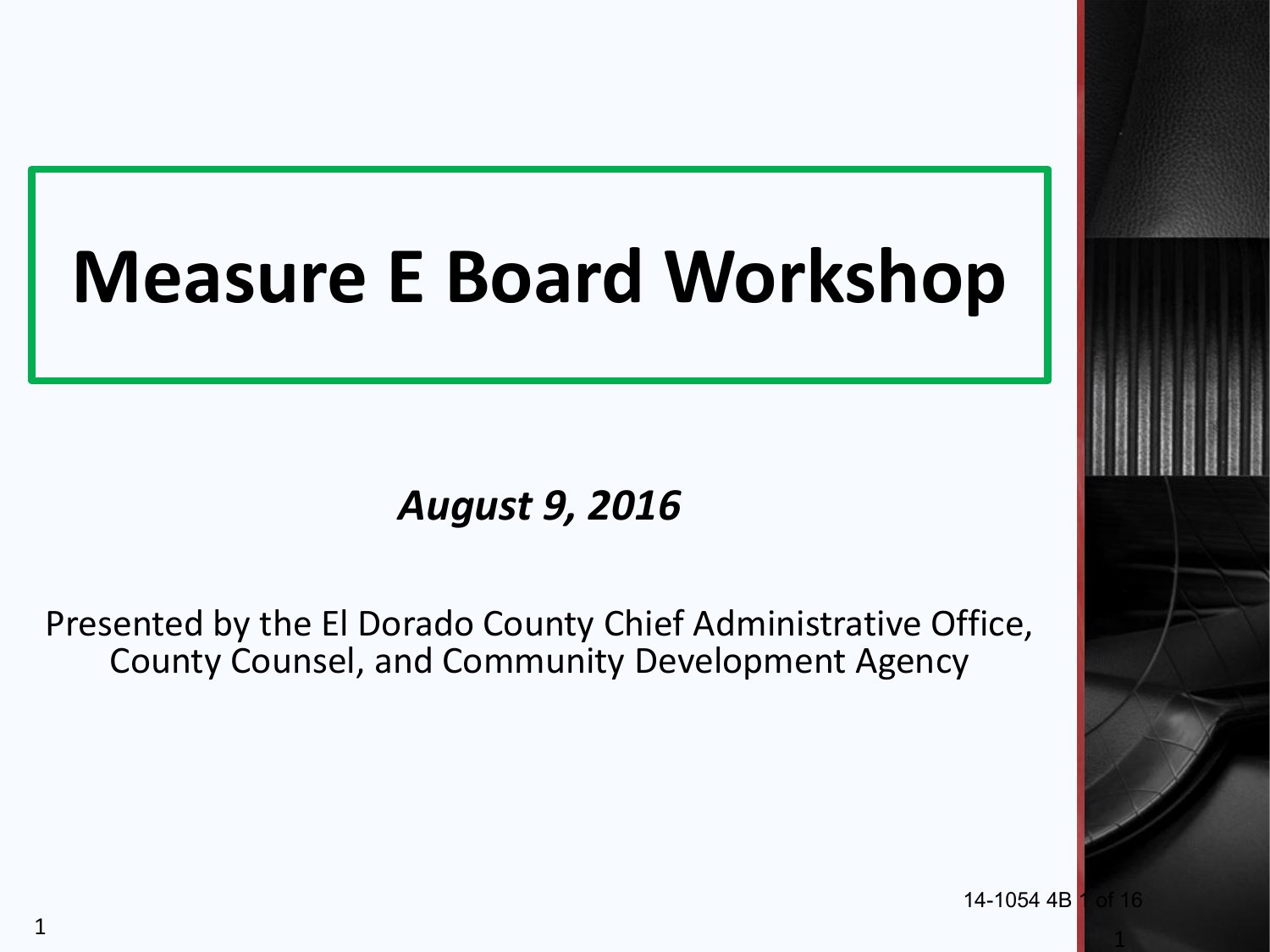**Workshop Purpose**: Interpret and implement Measure E consistent with applicable policies, regulations and laws

# **Agenda**

- 1. Staff presentation
- 2. Board initial discussion and Q & A
- 3. Receive and consider public comment
- 4. Board discussion and deliberation
- 5. Board to provide general direction to staff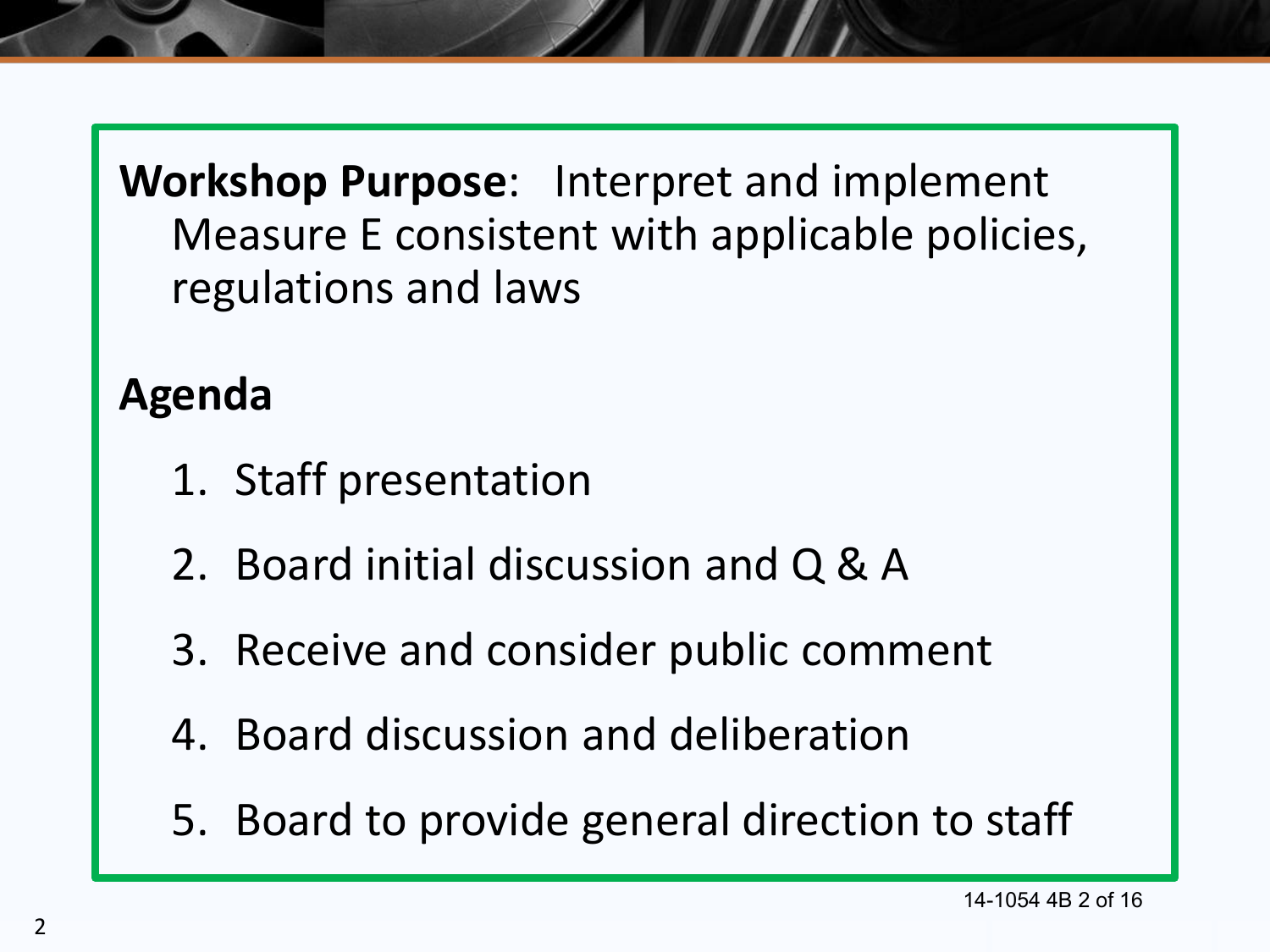### **Staff Presentation Format**

- 1. Background and Actions to Date
- 2. Initiative Implementation Provisions
- 3. Address Each Part of Measure E, One by One
	- Part of Measure E Text
	- **Discussion**
	- **Recommendation**
- 4. Summary of Requested Board Direction and Next Steps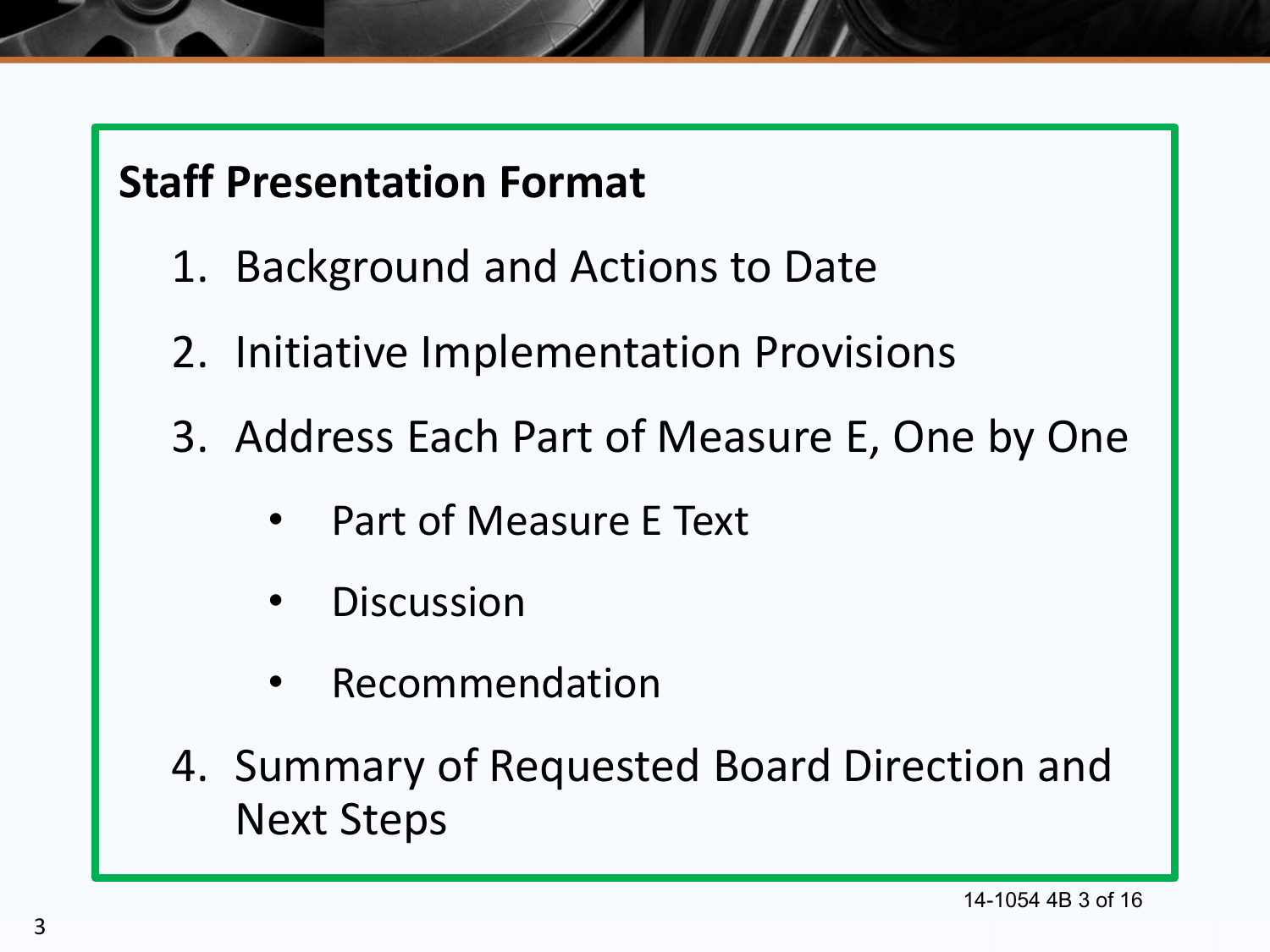

- 1. Measure Y 1998 and 2008
- 2. Measure E

3. Staff actions following June 2016 election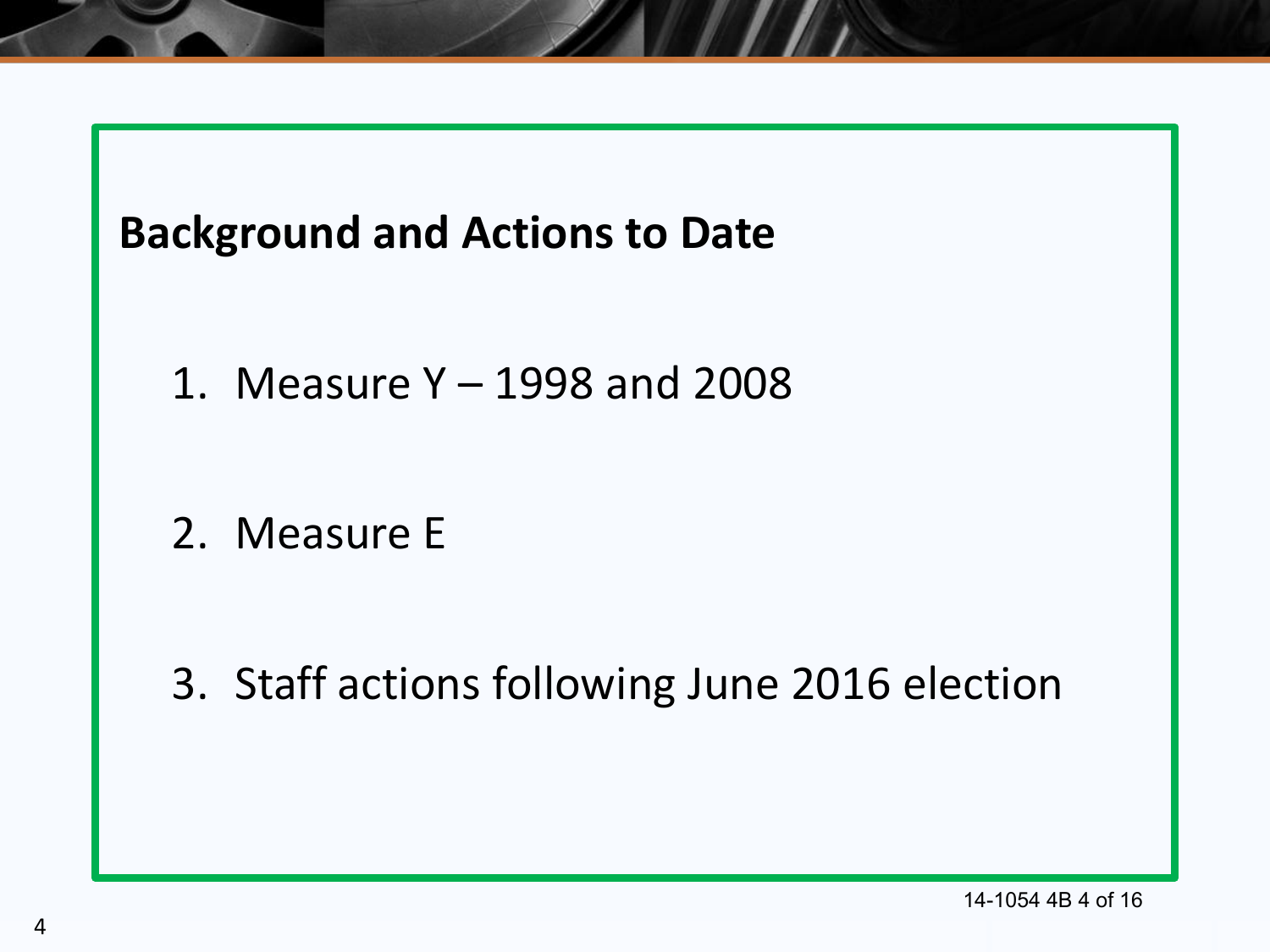# **Initiative Implementation Provisions**

1. Framework for Implementation

2. Principles of Statutory Construction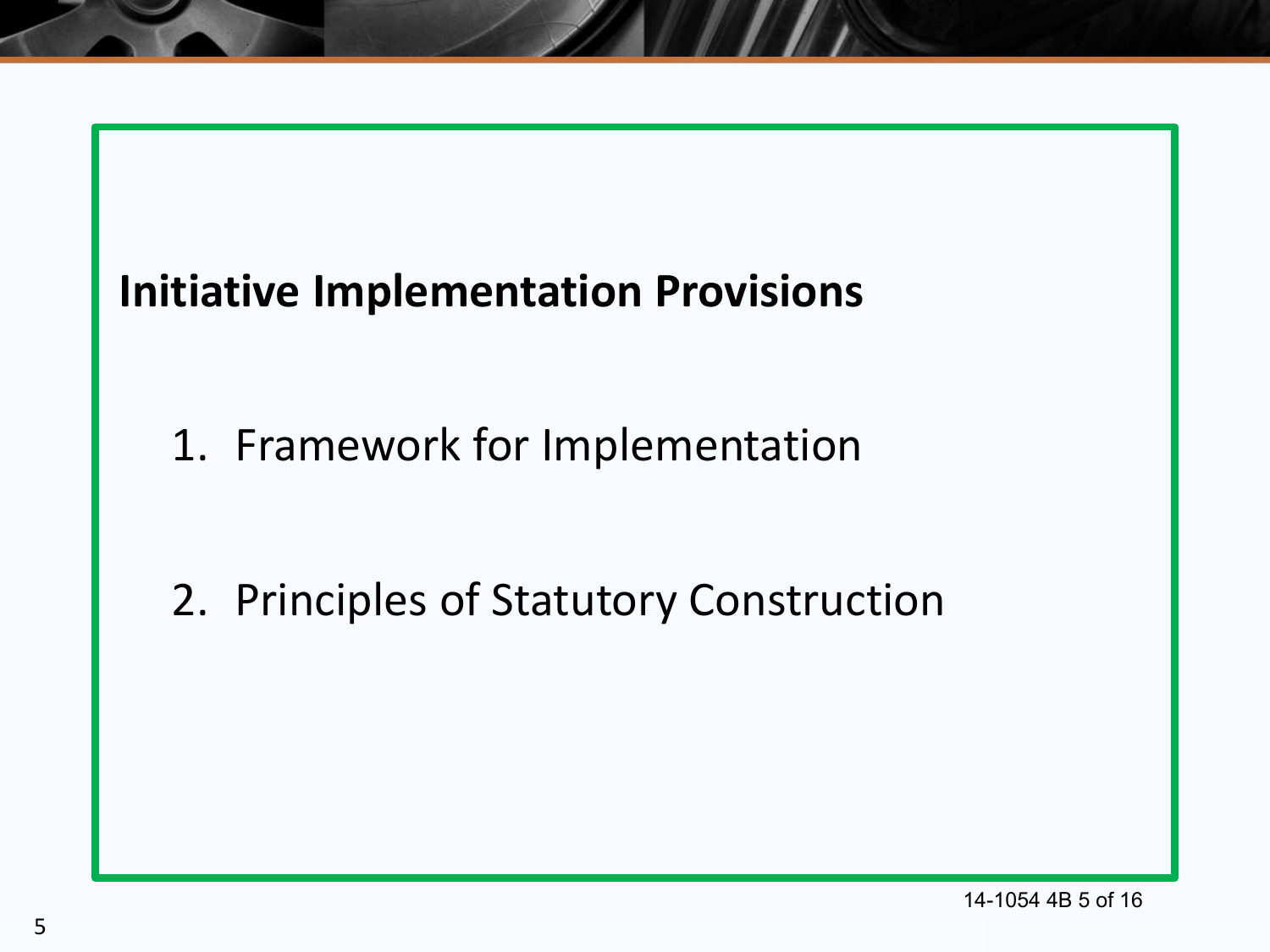**TC-Xa 1:** Traffic from single-family residential subdivision development projects of five or more units or parcels of land shall not result in, or worsen, Level of Service F (gridlock, stopand-go) traffic congestion during weekday, peak-hour periods on any highway, road, interchange or intersection in the unincorporated areas of the county.

**Recommendation:** No interpretation is necessary at this time. Procedural changes may need to be made to the ministerial approval process. Other issues identified above are discussed in more detail later in this memo.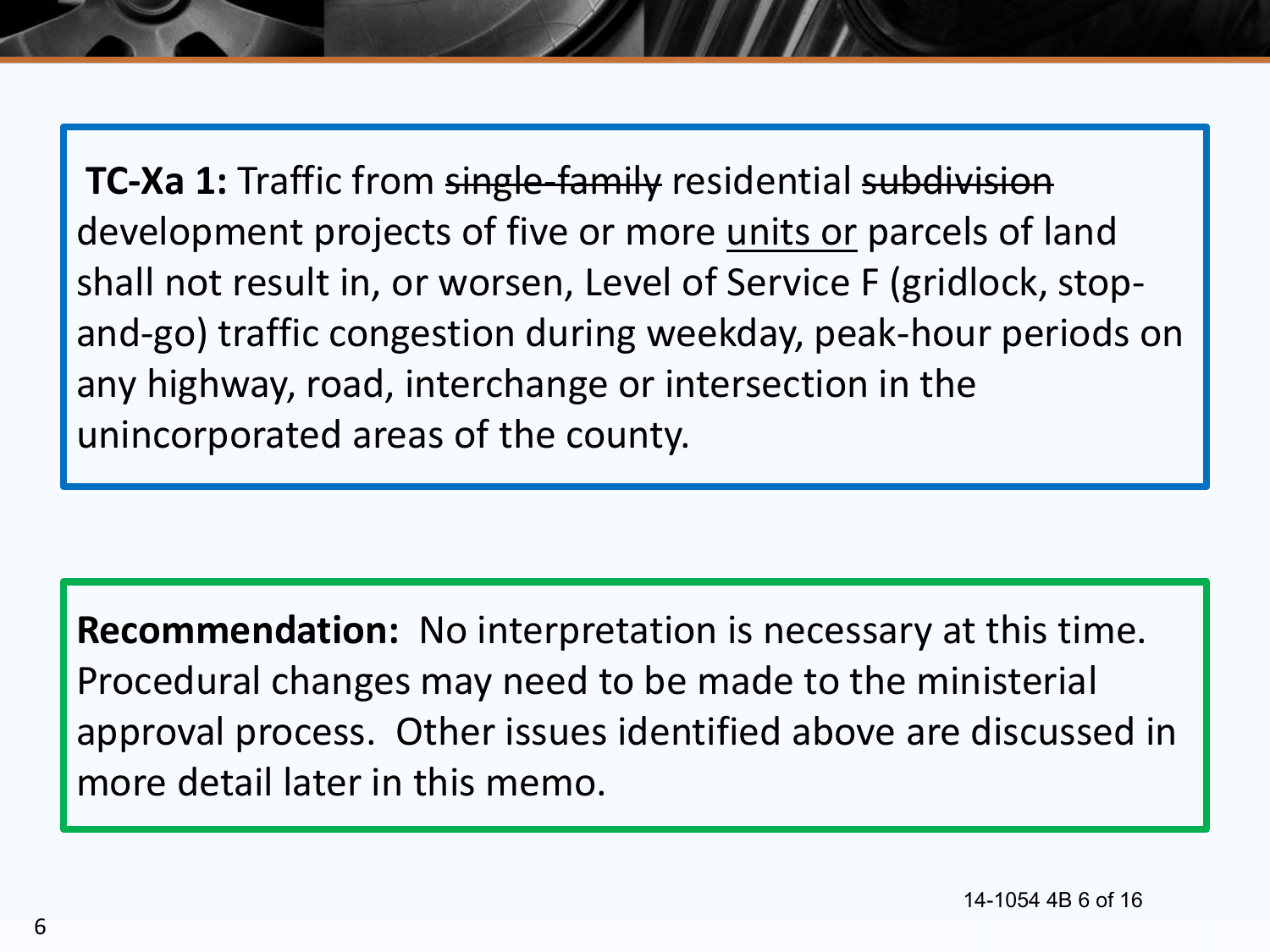**TC-Xa 2:** The County shall not add any additional segments of U.S. Highway 50, or any other highways and roads, to the County's list of roads from the original Table TC-2 of the 2004 General Plan that are allowed to operate at Level of Service F without first getting the voters' approval-or by a 4/5ths vote of the Board of Supervisors.

**Recommendation:** No interpretation or procedural changes are necessary at this time.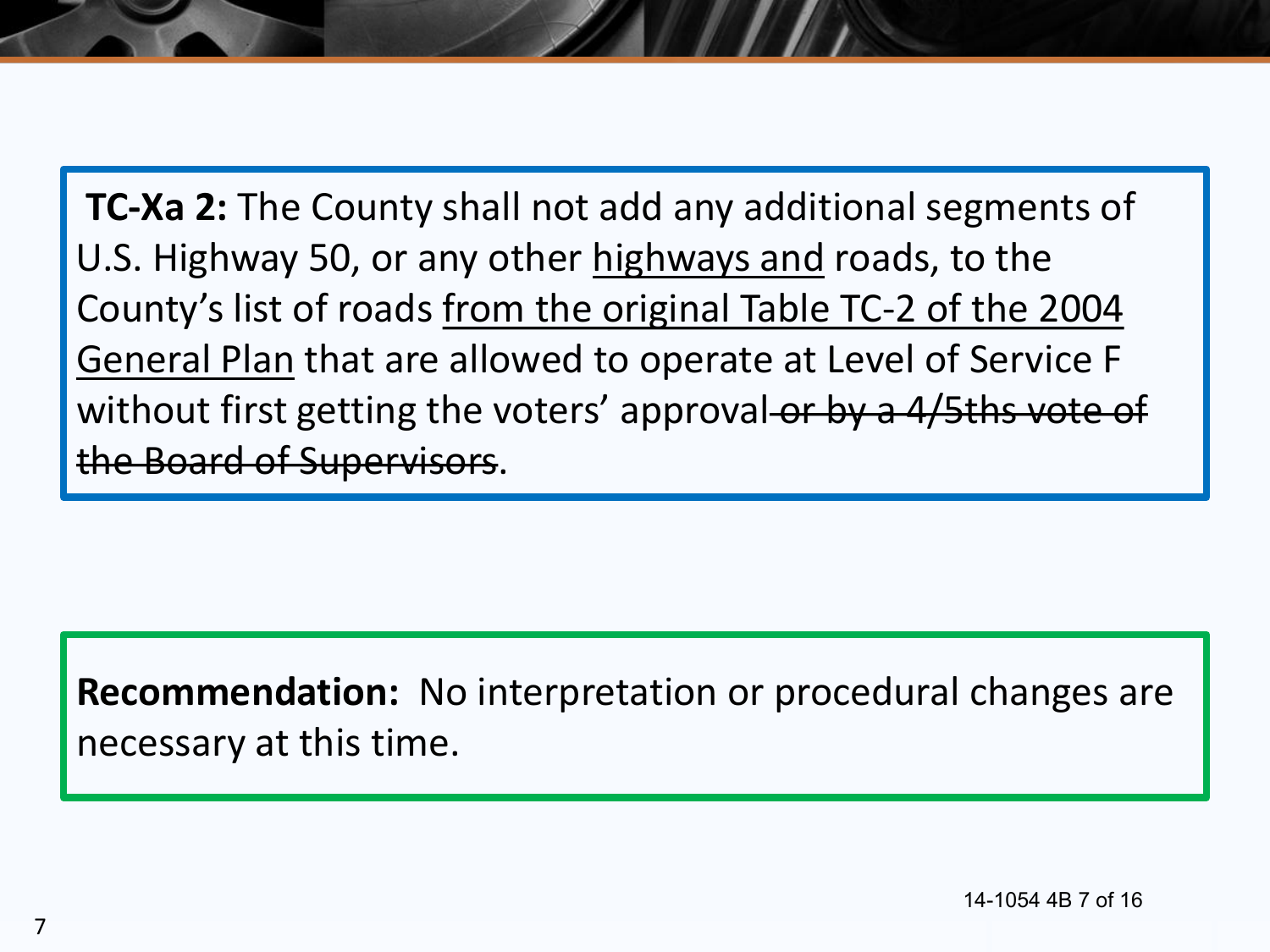**TC-Xa 3**: Developer-paid traffic impact fees combined with any other available funds shall fully pay for building All necessary road capacity improvements shall be fully completed to prevent to fully offset and mitigate all direct and cumulative traffic impacts from new development from reaching Level of Service F during peak hours upon any highways, arterial roads and their intersections during weekday, peak-hour periods in unincorporated areas of the county before any form of discretionary approval can be given to a project.

**TC-Xf**: At the time of approval of a tentative map for a single family residential subdivision of five or more parcels that worsens (defined as a project that triggers Policy TC-Xe [A] or [B] or [C]) traffic on the County road system, the County shall do one of the following: (1) condition the project to construct all road improvements necessary to maintain or attain Level of Service standards detailed in this Transportation and Circulation Element based on existing traffic plus traffic generated from the development plus forecasted traffic growth at 10-years from project submittal; or (2) ensure the commencement of construction of the necessary road improvements are included in the County's 10-year CIP.

For all other discretionary projects that worsen (defined as a project that triggers Policy TC-Xe [A] or [B] or [C]) traffic on the County road system, the County shall do one of the following: (1) condition the project to construct all road improvements necessary to maintain or attain Level of Service standards detailed in this Transportation and Circulation Element; or (2) ensure the construction of the necessary road improvements are included in the County's 20-year CIP. 14-1054 4B 8 of 16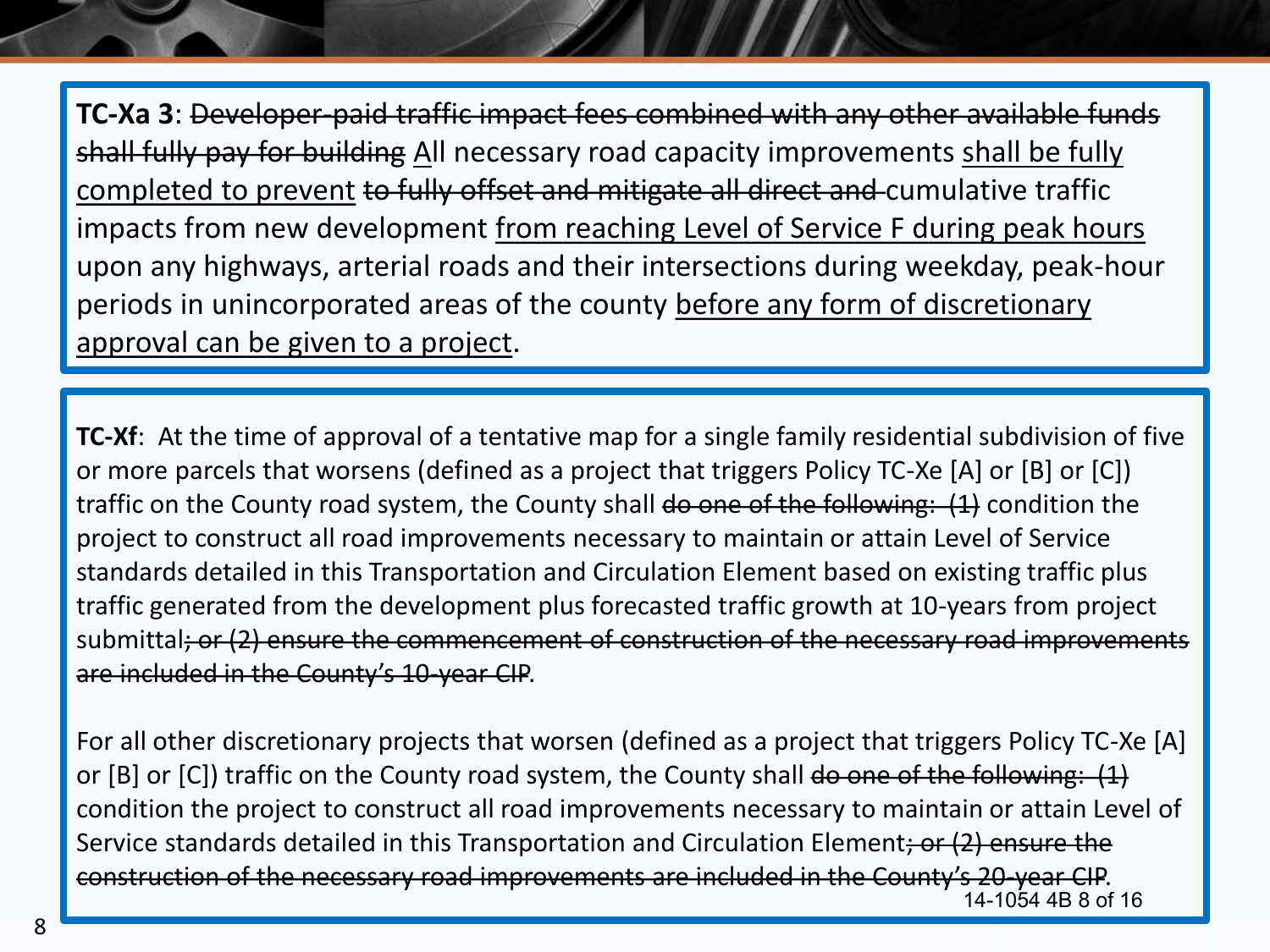#### **TC-Xa 3 - Recommendation:**

Interpret TC-Xa 3 under accepted principles of statutory construction such that conditions of approval that require construction of road improvements under Policy TC-Xf, as revised by Measure E, will satisfy the requirements of TC-Xa 3.

#### **TC-Xf - Recommendations:**

- 1. Interpret TC-Xf under accepted principles of statutory construction to require conditions of approval on discretionary projects as follows:
	- Single family residential subdivisions of five or more parcels that worsen traffic on the County road system must construct all necessary road improvements based on **existing traffic plus traffic generated from the development plus forecasted traffic growth** at 10-years from project submittal and pay all applicable TIM Fees to address cumulative impacts.
	- All other discretionary projects that worsen traffic on the County road system must construct all necessary road improvements based on **existing traffic plus traffic generated from the development** and pay all applicable TIM Fees to address cumulative impacts.
- 2. Explore options for allowing smaller projects to move forward, including redefining "worsen" and removing or revising any Design Control or Historic overlays on land zoned for multi-family development.
- 3. Further explore potential impacts to Housing Element and multi-family development. 14-1054 4B 9 of 16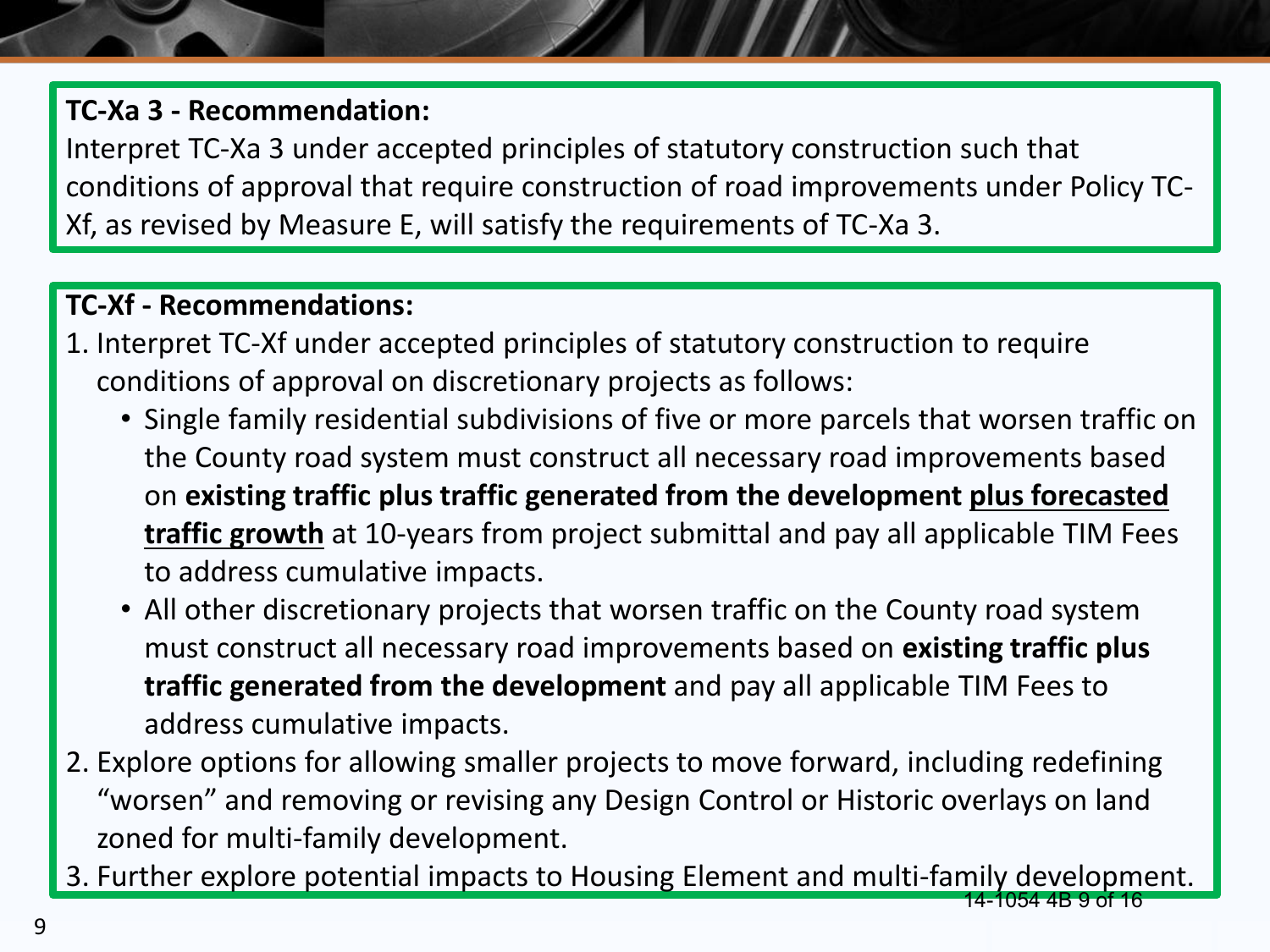**TC-Xa 4:** County tax revenues shall not be used in any way to pay for building road capacity improvements to offset traffic impacts from new development projects. Non-county tax sources of revenue, such as federal and state grants, may be used to fund road projects. Exceptions are allowed if county voters first give their approval.

#### **Recommendations:**

- 1.Define "County tax revenues" as follows: "Any tax revenue collected directly by the County or would otherwise be directly collected by the County that can be used at the County's discretion."
- 2.Update the draft CIP/TIM Fee Update to remove MC&FP and "County tax revenue" related Road Fund monies as funding sources for projects necessary for new development (i.e. TIM Fee projects). Find other sources of revenue for these projects (e.g. TIM Fees, grants).
- 3. Schedule future workshop to determine whether to continue preparing MC&FP Phase 2 as planned (which would require voter approval), re-scope the project, or abandon the effort.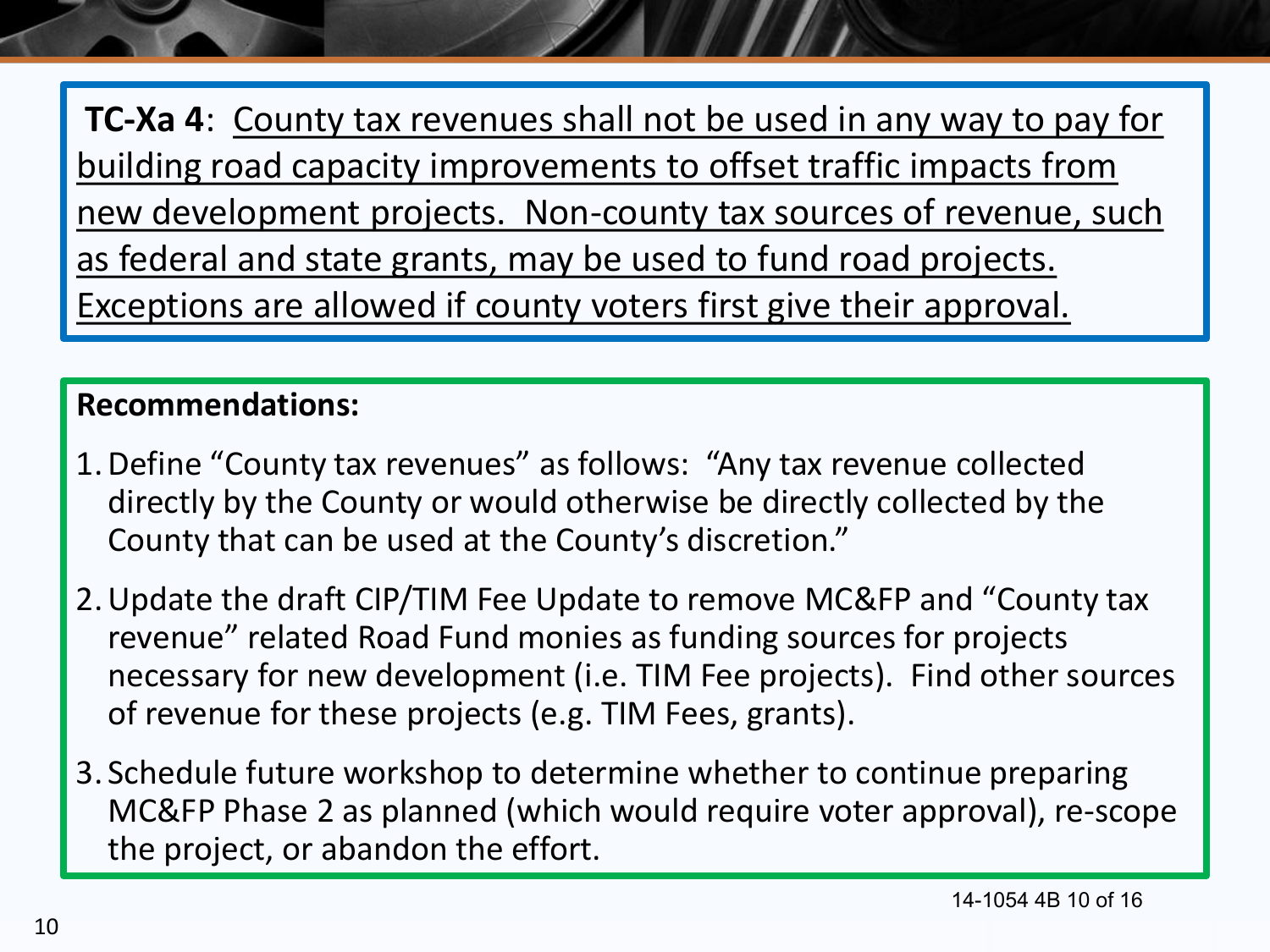**TC-Xa 5**: The County shall not create an Infrastructure Financing District unless allowed by a 2/3<sup>rd</sup>s majority vote of the people within that district.

**Recommendation:** No interpretation or procedural changes are necessary at this time.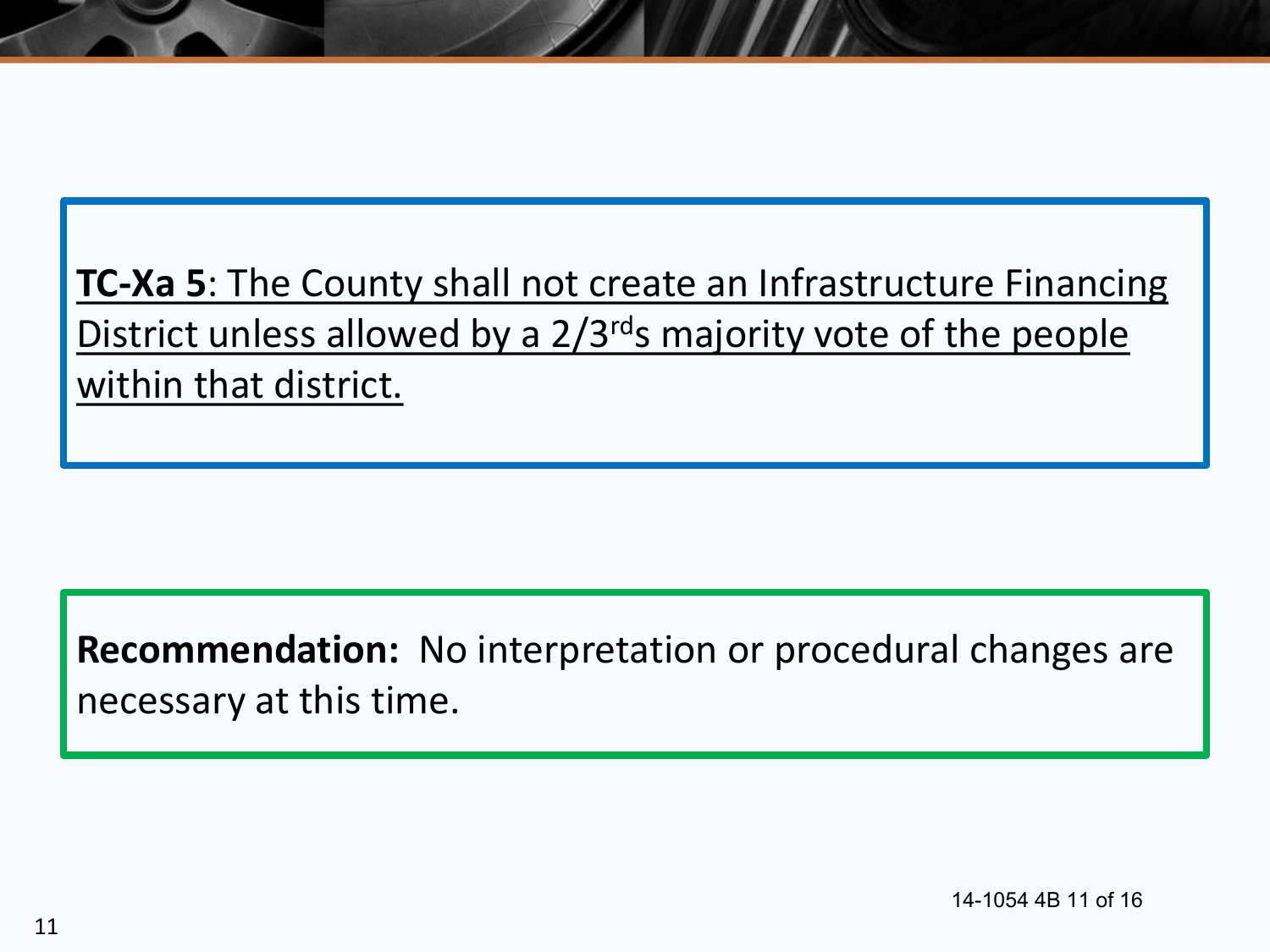**TC-Xa 6**: Mitigation fees and assessments collected for infrastructure shall be applied to the geographic zone from which they were originated and may be applied to existing roads for maintenance and improvement projects.

**Recommendation:** Interpret TC-Xa 6 in the same manner that Policy 10.2.2.3 has been interpreted, which is to say that fees created, collected and expended in compliance with the Mitigation Fee Act will satisfy the requirements of TC-Xa 6 and Policy 10.2.2.3.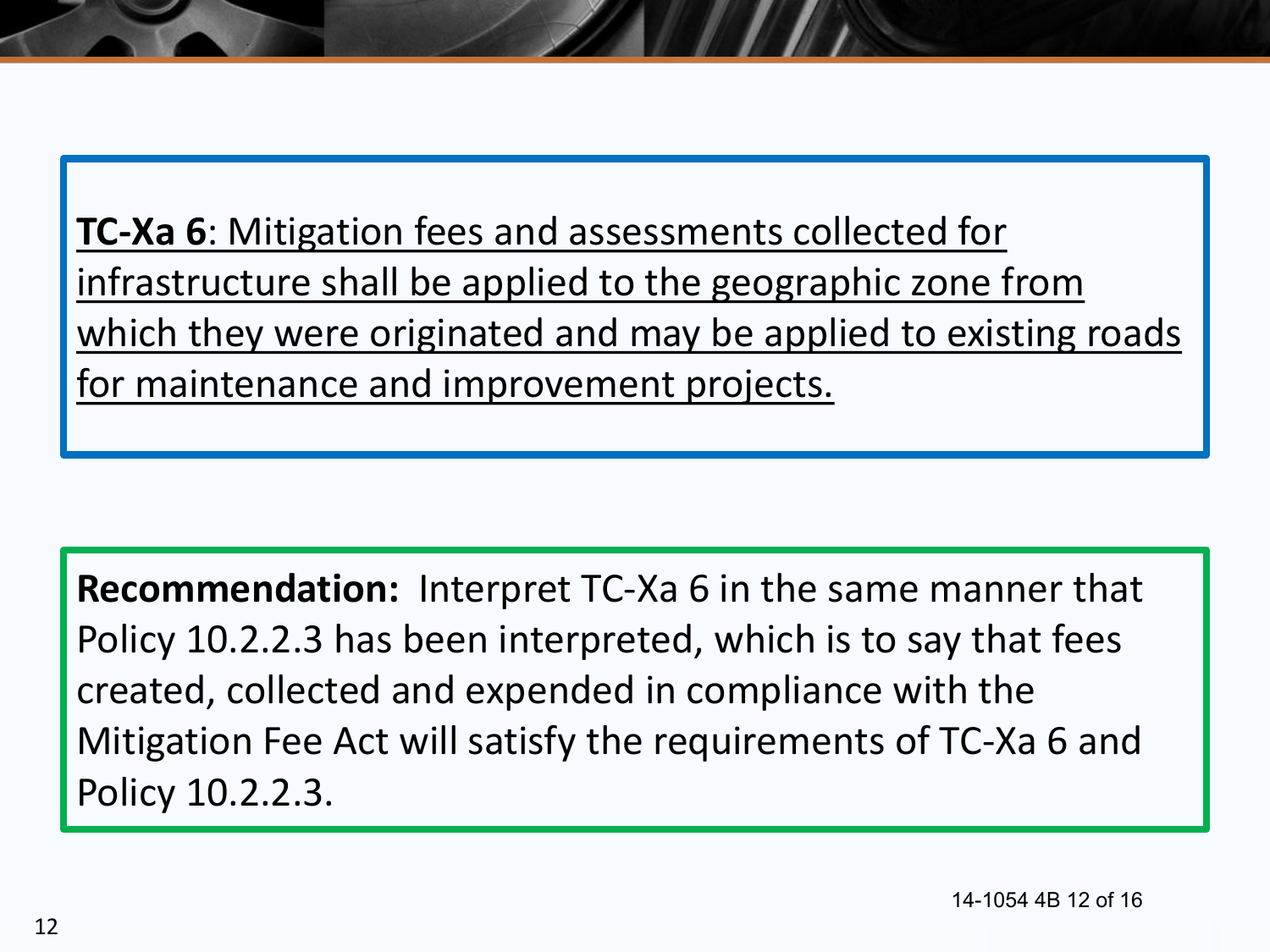**TC-Xa 7:** Before giving approval of any kind to a residential development project of five or more units or parcels of land, the County shall make a finding that the project complies with the policies above. If this finding cannot be made, then the County shall not approve the project in order to protect the public's health and safety as provided by state law to assure that safe and adequate roads and highways are in place as such development occurs.

**Recommendation:** No interpretation or procedural changes are necessary at this time. However, the Board may wish to revise Policy 2.2.5.20 to ensure ministerial projects do not become quasi-discretionary and are not subject findings of General Plan consistency.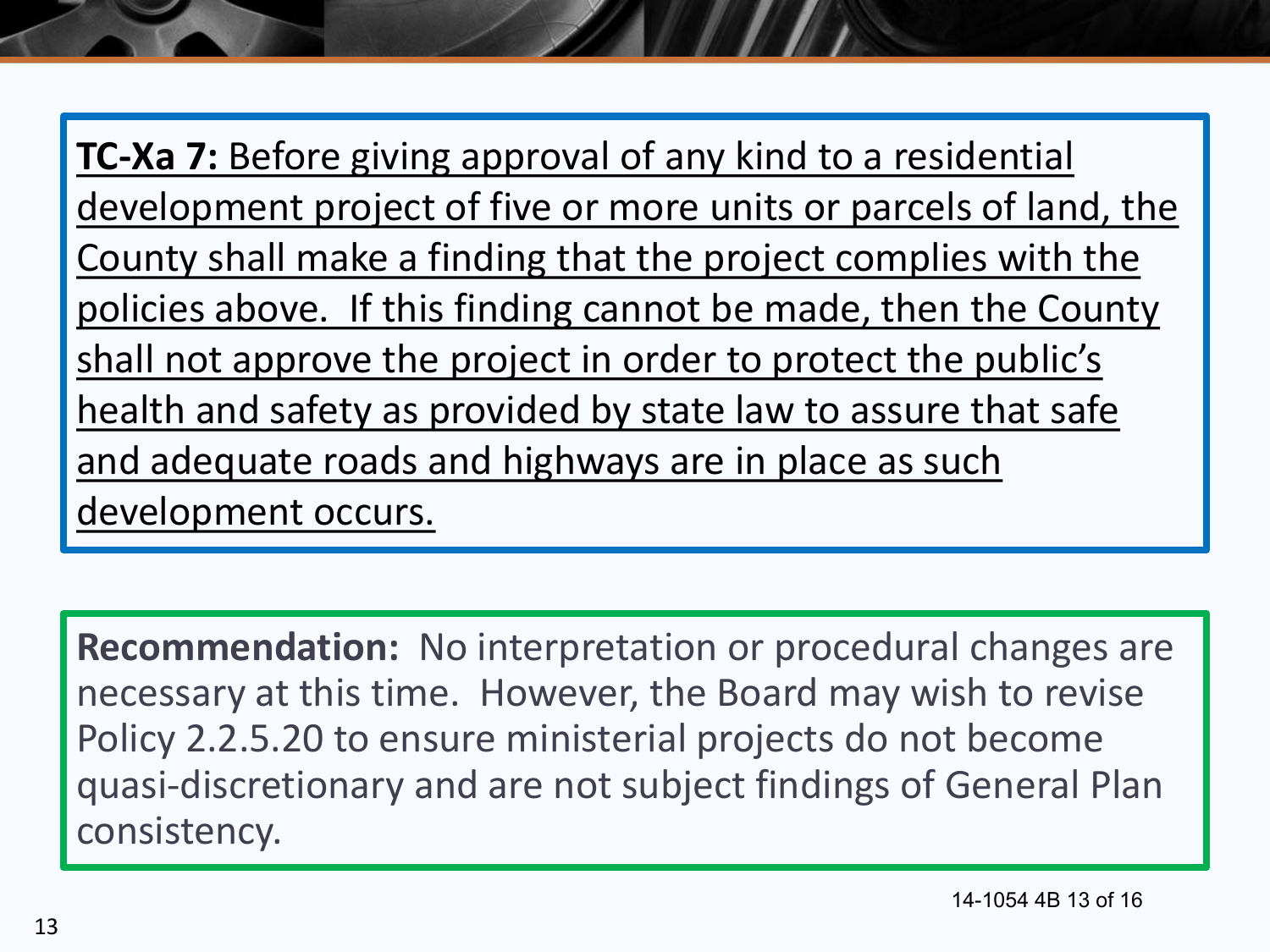**Policy TC-Xg**: Each development project shall dedicate right-of-way, design and construct or fund any improvements necessary to mitigate the effects of traffic from the project. The County shall require an analysis of impacts of traffic from the development project, including impacts from truck traffic, and require dedication of needed right-of-way and construction of road facilities as a condition of the development. For road improvements that provide significant benefit to other development, the County may allow a project to fund its fair share of improvement costs through traffic impact fees or receive reimbursement from impact fees for construction of improvements beyond the project's fair share. The amount and timing of reimbursements shall be determined by the County.

**Recommendation:** Reaffirm that reimbursement agreements remain necessary and allowable to implement the General Plan, including Measure E's policies changes, without violating State law.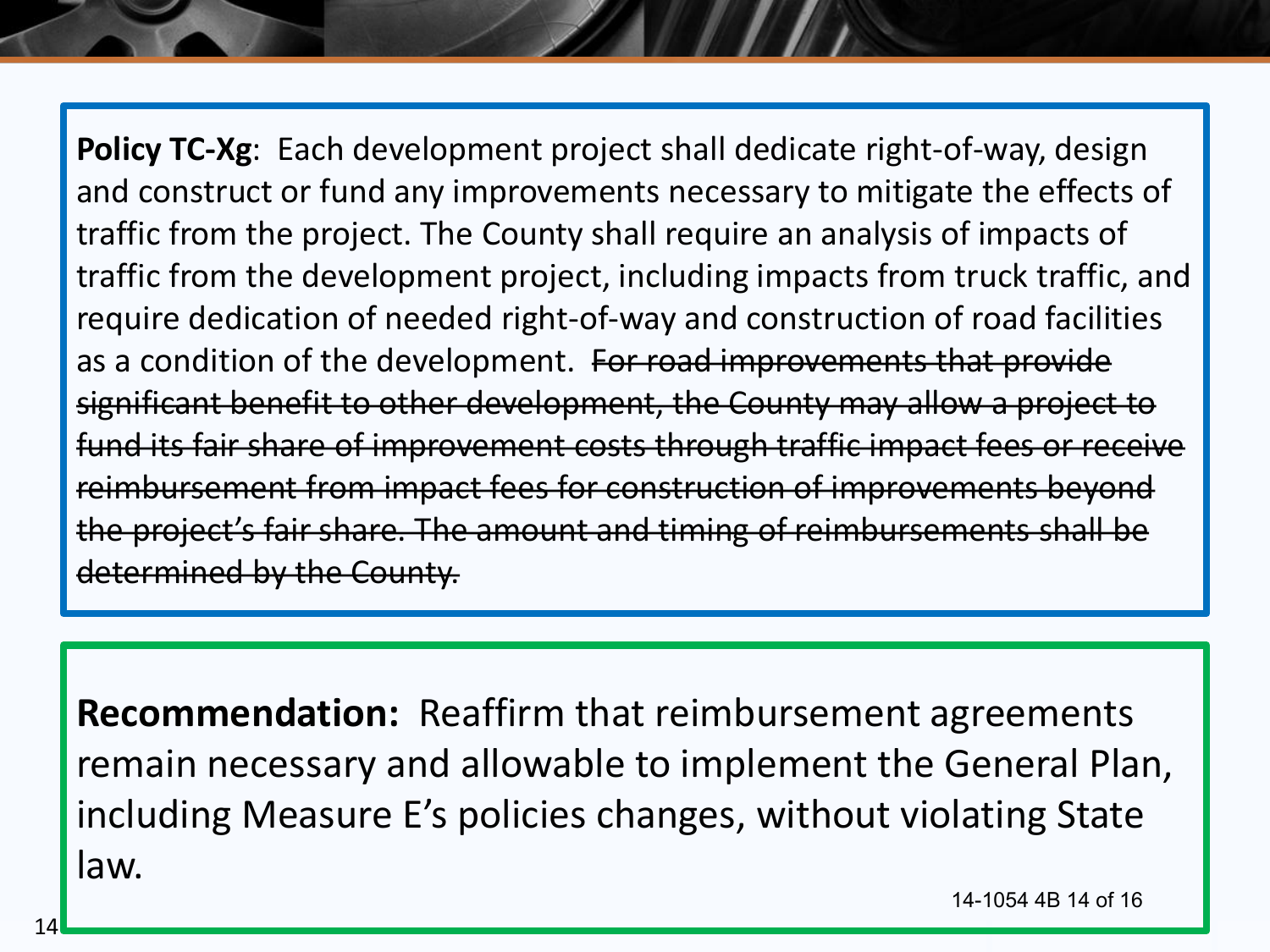### **Statements Under the Heading "Implementation"**

**Implementation Statement 8: "**LOS traffic levels on Highway 50 on-off ramps and road segments shall be determined by Caltrans and fully accepted by the County for traffic planning purposes."

**Existing Policy TC-Xd:** Level of Service (LOS) for County-maintained roads and state highways within the unincorporated areas of the county shall not be worse than LOS E in the Community Regions or LOS D in the Rural Centers and Rural Regions except as specified in Table TC-2. The volume to capacity ratio of the roadway segments listed in Table TC-2 shall not exceed the ratio specified in that table. Level of Service will be as defined in the latest edition of the Highway Capacity Manual (Transportation Research Board, National Research Council) and calculated using the methodologies contained in that manual. **Analysis periods shall be based on the professional judgment of the Department of Transportation which shall consider periods including, but not limited to, Weekday Average Daily Traffic (ADT), AM Peak Hour, and PM Peak hour traffic volumes**. 14-1054 4B 15 of 16